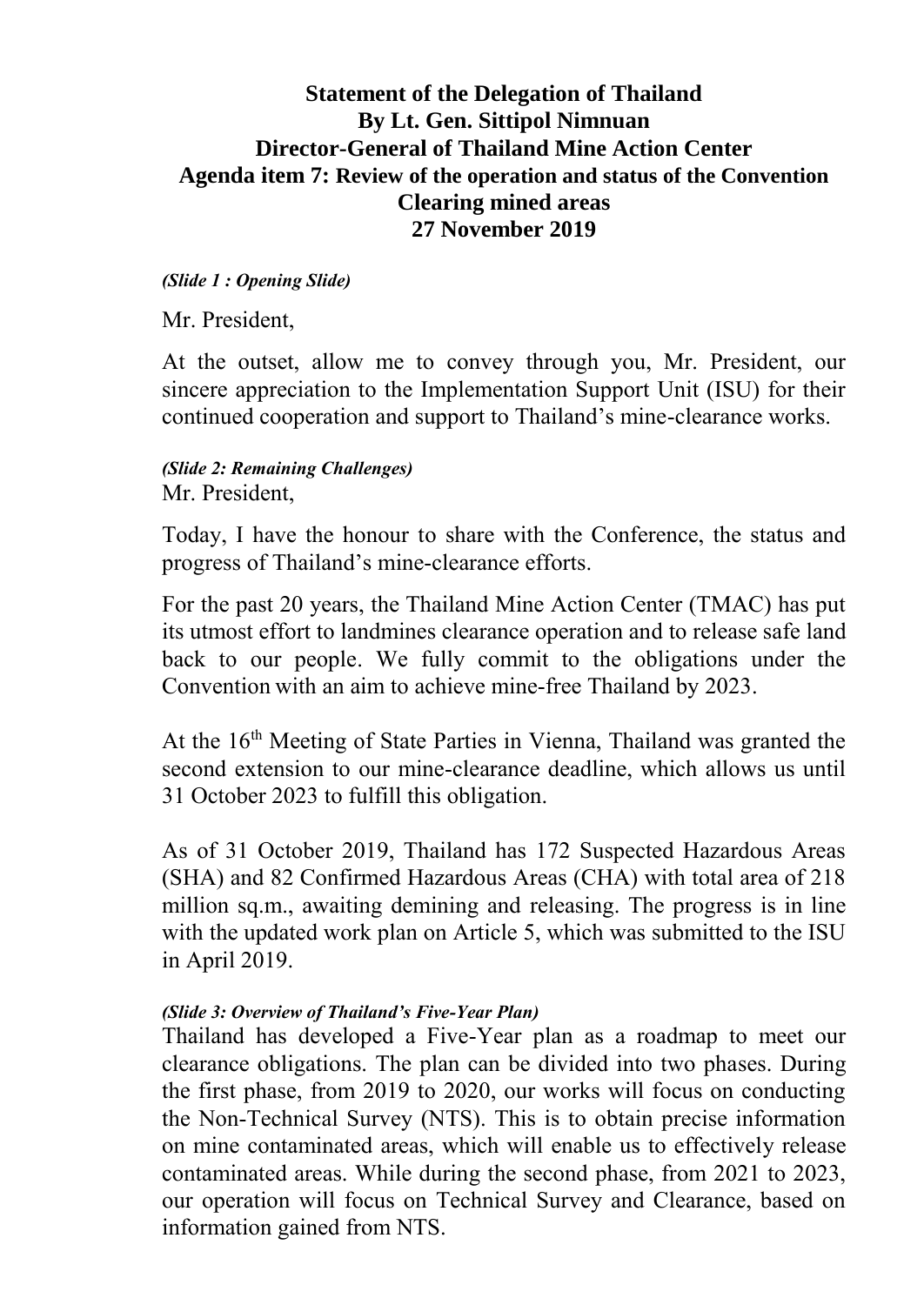During the Intersessional Meetings in May 2019, Thailand projected to release around 120 million sq.m. of land in 2019. I am pleased to inform the Conference that from 1 November 2018 to 31 October 2019, we went beyond our target by releasing, mostly through cancellation, 142 million sq.m. of contaminated land. In 2020, Thailand plans to further release 149 million sq.m. of the contaminated land.

#### *(Slide 4: Summary of Progress Made)* Mr. President,

We have set an ambitious goal to become mine-free by 2023 and our determination to accomplish the goal remains unwavering. With 142 million sq.m. of land released and returned to our people this year, Thailand is now left with 172 SHAs or approximately 203 million sq.m. and 82 CHAs or 14.5 million sq.m to be released.

## *(Slide 5: Challenges I – Insufficient Mine Contamination Information)*

Although the significant progress achieved this year has moved us closer towards the completion of our clearance work, challenges remain and many important issues need to be appropriately addressed. Insufficient information regarding the exact contaminated areas and its condition poses risks to the deminers, while causing delays to the clearance operation. Therefore, Thailand is focusing our works on both NTS and TS to gain necessary information in order to carry out the tasks safely and on schedule.

## *(Slide 6: Challenges – Rough Geographical Conditions)*

Rough terrains and extreme geographical conditions create access and mobility difficulties to deminers. We are currently working to ensure that the demining personnel have all necessary equipment and technology for their operations.

## *(Slide 7: Challenges – Sensitive Mine Contaminated Area along the Border)*

At present, the majority of the remaining contaminated areas are along the border between Thailand and its neighbouring countries. Thailand is working closely with its neighbours to facilitate and expedite our mine clearance operation.

## **(***Slide 8: Additional Desired Support)*

Thailand believes that assistance, both in terms of knowledge sharing and technical support, significantly contributes to the effective mineclearance operation and in the realization of the mine-free goal. We would therefore appreciate the assistance from the State Parties and partners, especially in the procurement of equipment necessary to access the areas with rough terrain and extreme geographical conditions.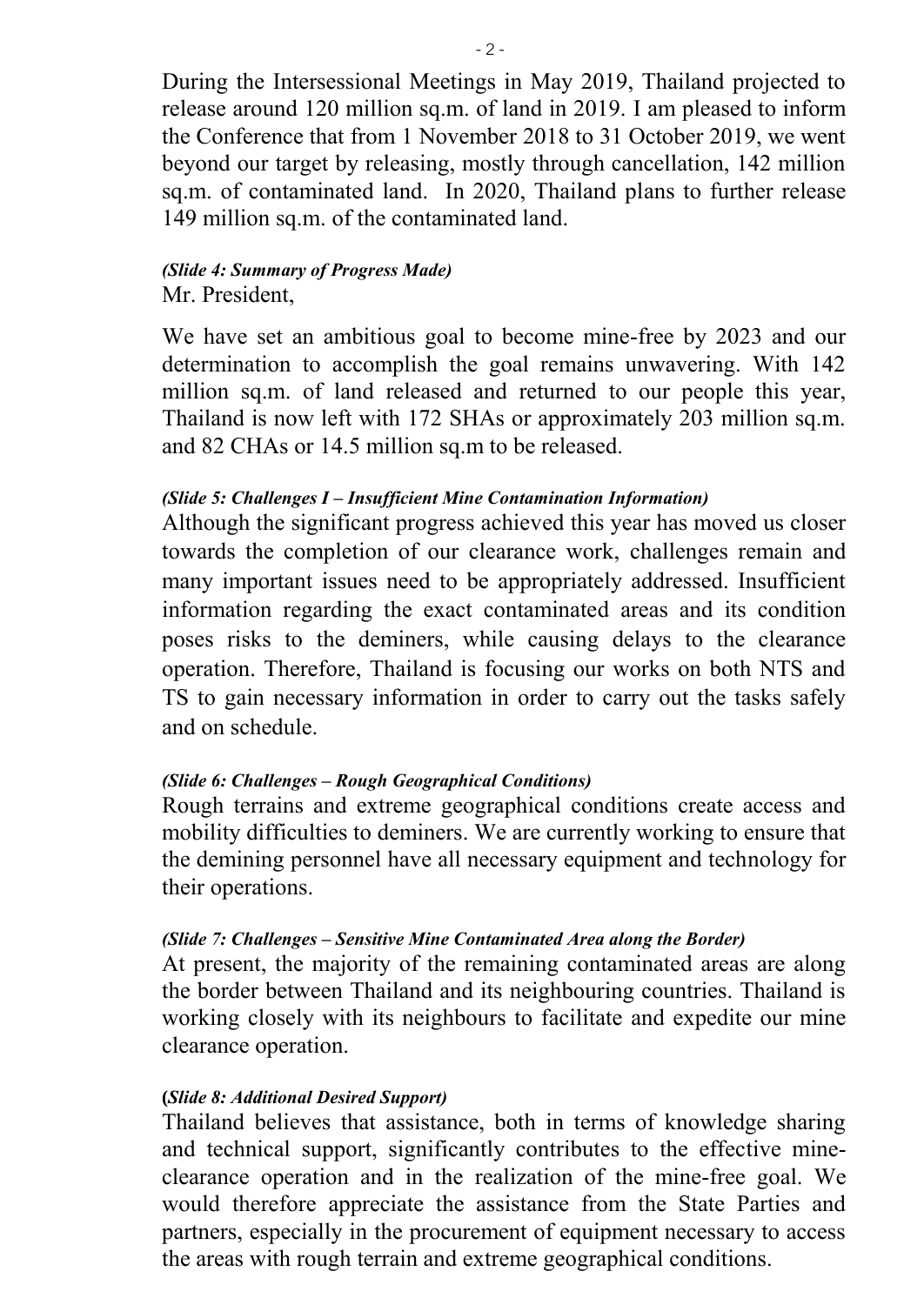*(Slide 9: Final Slide)*

Lastly, I would like to take this opportunity to extend Thailand's appreciation to the Government of Japan, Norway, and the United States of America for their continued support to our demining operation as well as Cambodia for their continued cooperation.

In closing, let me reiterate once again Thailand's commitment to the Convention and our full support for the work of the convention.

Thank you for your kind attention.

\* \* \* \*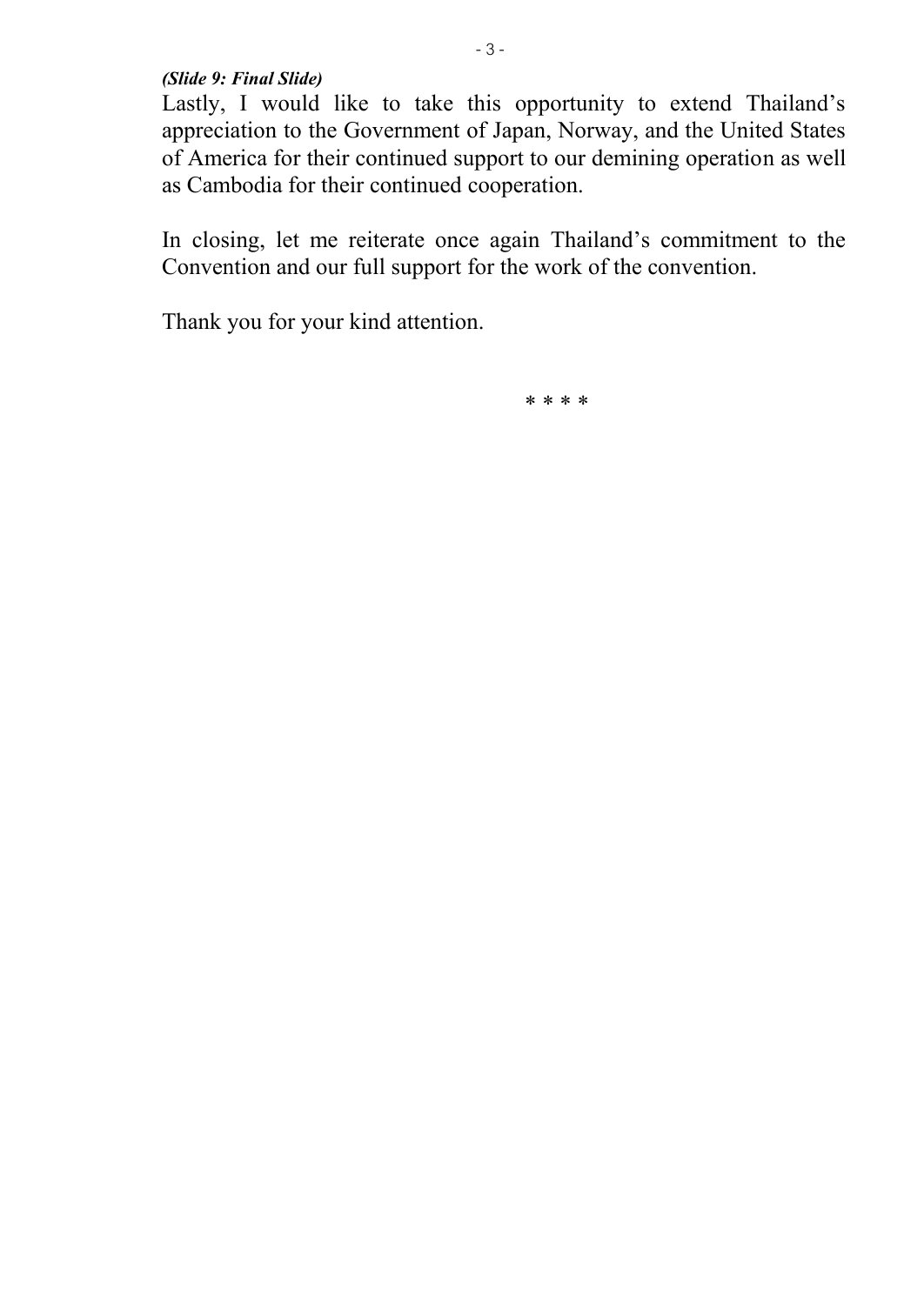

Thailand Mine action center

# **Progress for Thailand's Five-Year Plan**



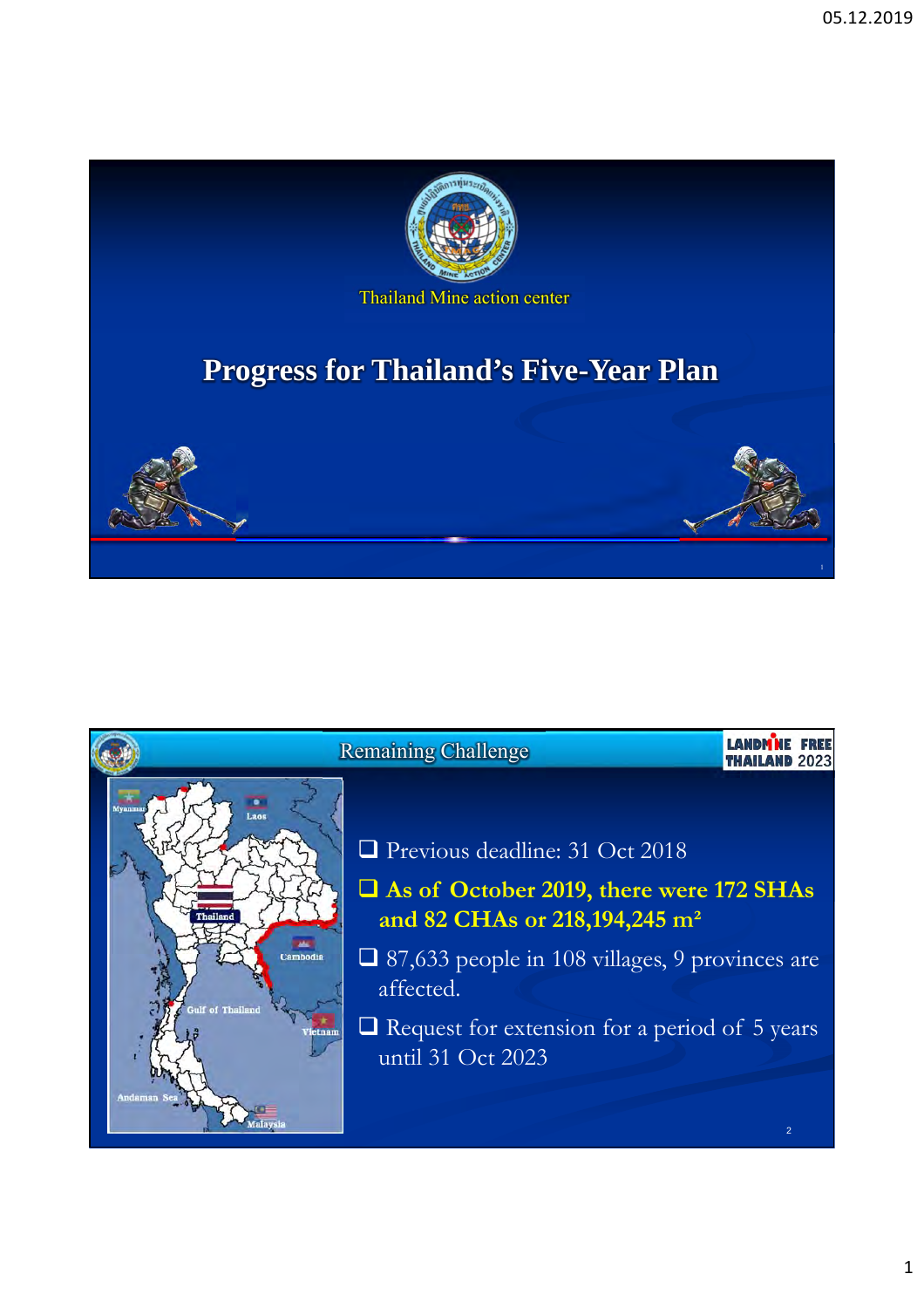|      |                                                                                            |  | Overview of Thailand's Five-Year Plan (2019-2023)                   |                                           |               |                                 | <b>LANDM NE FREE</b><br><b>THAILAND 2023</b> |  |
|------|--------------------------------------------------------------------------------------------|--|---------------------------------------------------------------------|-------------------------------------------|---------------|---------------------------------|----------------------------------------------|--|
|      |                                                                                            |  | Operational Framework 2019 – 2020 (NTS Focus)                       |                                           |               |                                 |                                              |  |
| Year | <b>Area Surveyed</b><br>(m <sup>2</sup> )<br>156,681,792<br>Area to be<br>Surveyed $(m^2)$ |  | <b>Projected Cancellation</b><br>(m <sup>2</sup> )                  | <b>Actual Result</b><br>(m <sup>2</sup> ) |               | CHAs Found (m <sup>2</sup> )    |                                              |  |
| 2019 |                                                                                            |  | 120,847,688                                                         |                                           | 142, 132, 159 | 14,549,633<br>CHAs Found $(m2)$ |                                              |  |
| Year |                                                                                            |  | <b>Projected Cancellation</b><br>(m <sup>2</sup> )                  | <b>Actual Result</b><br>(m <sup>2</sup> ) |               |                                 |                                              |  |
| 2020 | 203,319,576                                                                                |  | 149,469,296                                                         | n/a                                       |               | n/a                             |                                              |  |
|      |                                                                                            |  | <b>Operational Framework 2021 -2023 (TS/Clr Focus)</b>              |                                           |               |                                 |                                              |  |
|      | Year                                                                                       |  | <b>Projected Number of CHAs</b><br>Amount of Area (m <sup>2</sup> ) |                                           |               |                                 |                                              |  |
|      | 2021                                                                                       |  | 53                                                                  |                                           | 21, 159, 793  |                                 |                                              |  |
|      | 2022                                                                                       |  | 64                                                                  |                                           |               | 24,555,435                      |                                              |  |
|      | 2023                                                                                       |  | 86                                                                  |                                           | 22,684,685    |                                 |                                              |  |
|      | Total                                                                                      |  | 203                                                                 |                                           |               | 68,399,913                      |                                              |  |

|                                                                 | <b>Summary of Progress made</b><br><b>LAMBMNF</b><br>FREE<br><b>THAILAND 2023</b>                                                                                                                                                                                                                  |
|-----------------------------------------------------------------|----------------------------------------------------------------------------------------------------------------------------------------------------------------------------------------------------------------------------------------------------------------------------------------------------|
| <b>Mine Contamination</b><br><b>(Since 31 Oct 2018)</b>         | $\triangleright$ 254 mine contaminated areas<br>$\geq 360,001,368$ m <sup>2</sup>                                                                                                                                                                                                                  |
| Progress made<br>$(1 \text{ Nov } 2018 - 31 \text{ Oct } 2019)$ | $\geq 82$ SHAs or 142,132,159 m <sup>2</sup> released<br>$128,295,034 \text{ m}^2$<br>cancelled through NTS<br>$13,741,847$ m <sup>2</sup><br>reduced through TS<br>$95,278 \text{ m}^2$<br>Cleared<br>$\triangleright$ 7,318 AP Mines destroyed<br>$\triangleright$ 1,129 AT Mines/UXOs destroyed |
| <b>Remaining challenge</b><br>(From 1 Nov 2019 onward)          | $\triangleright$ Total = 218,194,245 m <sup>2</sup><br>$\triangleright$ 172 SHAs = 203,644,612 m <sup>2</sup><br>$82 \text{ CHAs} = 14,549,633 \text{ m}^2$                                                                                                                                        |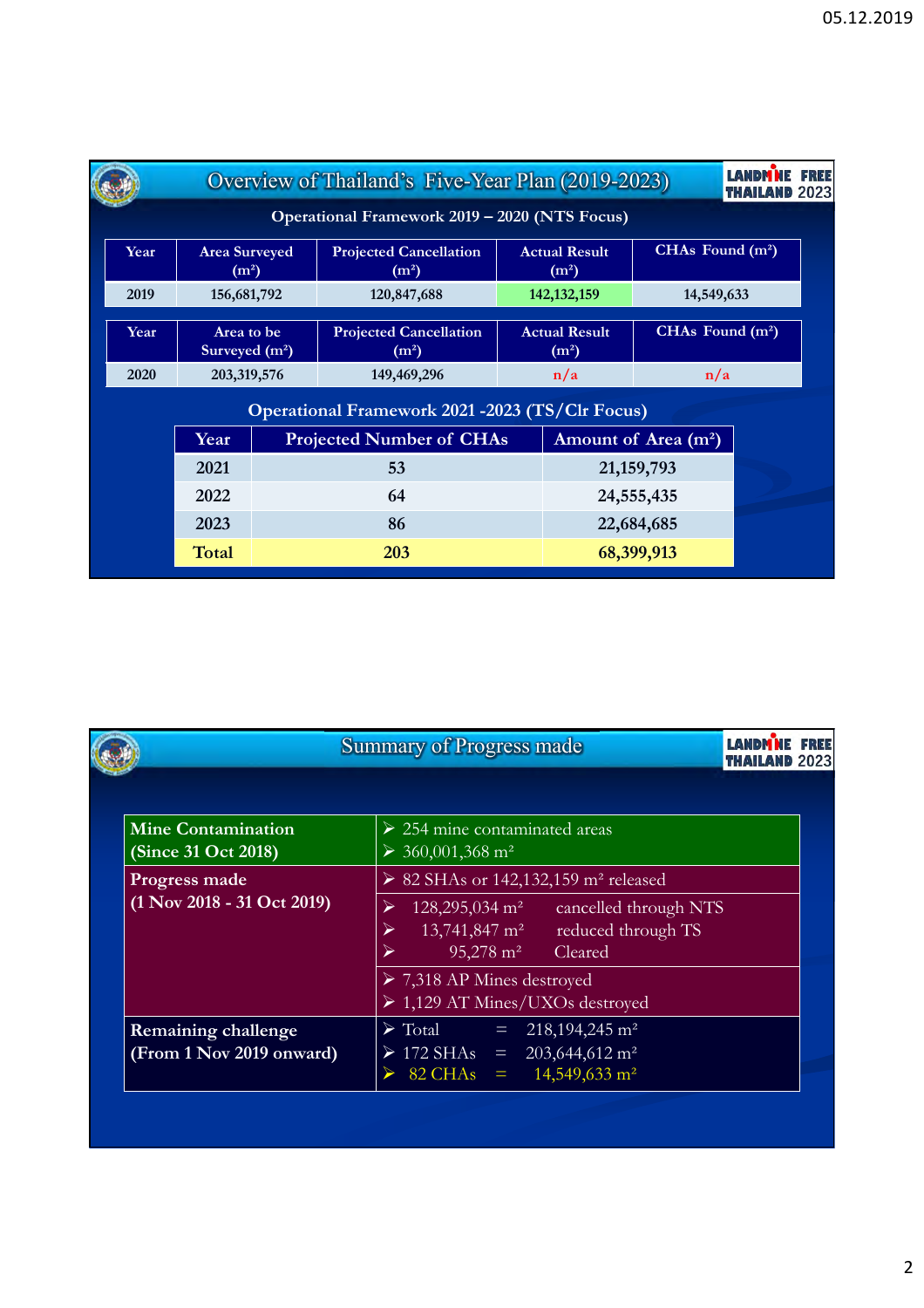



Action Taken : Procure additional field and trekking equipment to increase mobility and sustain the field operations.



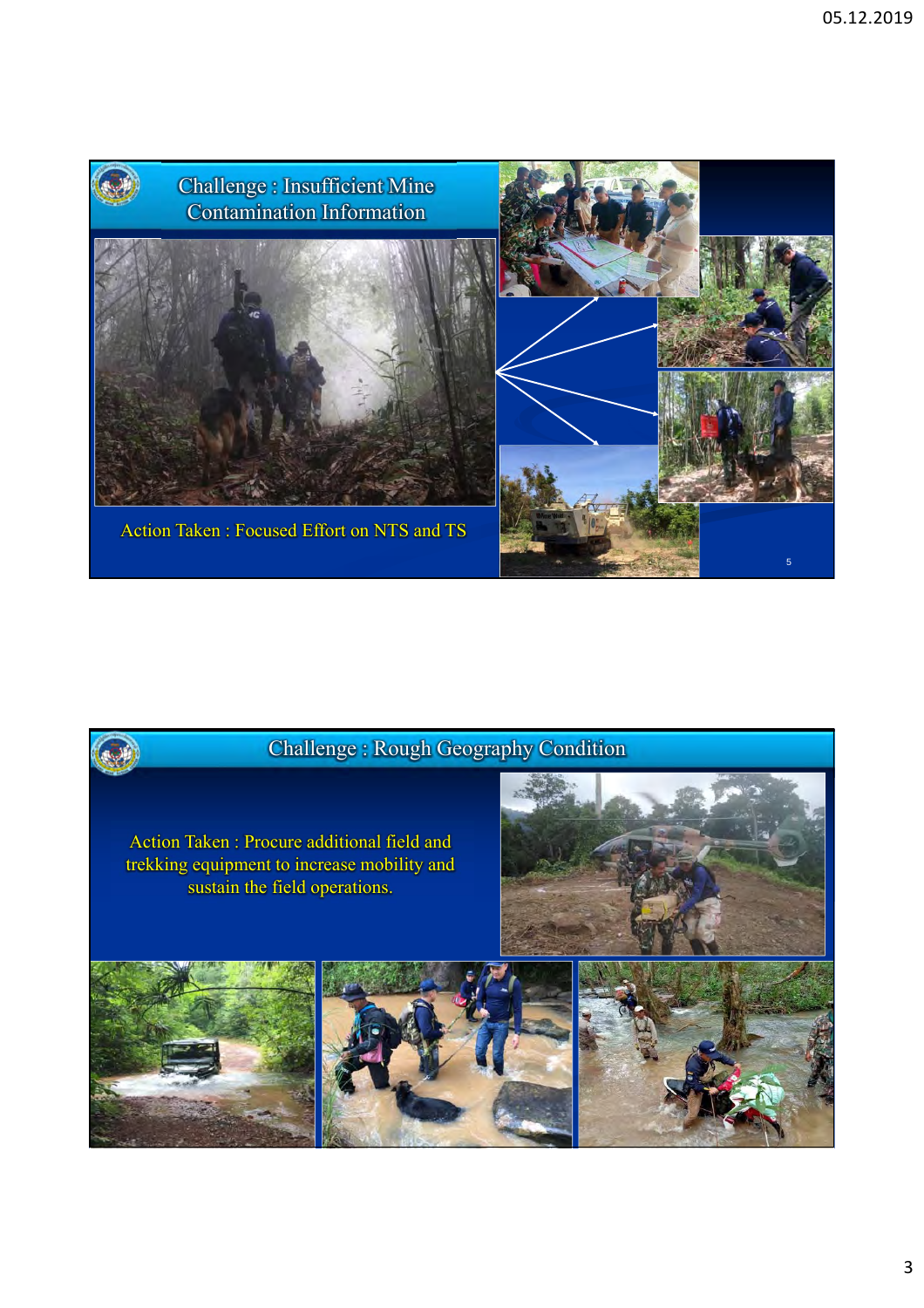



# Additional Desired Support

## **Necessary Support**

- Additional Survey Team to assist the survey effort.
- Equipment to traverse the area with rough terrain, speed up the work, and to sustain personnel in the field.